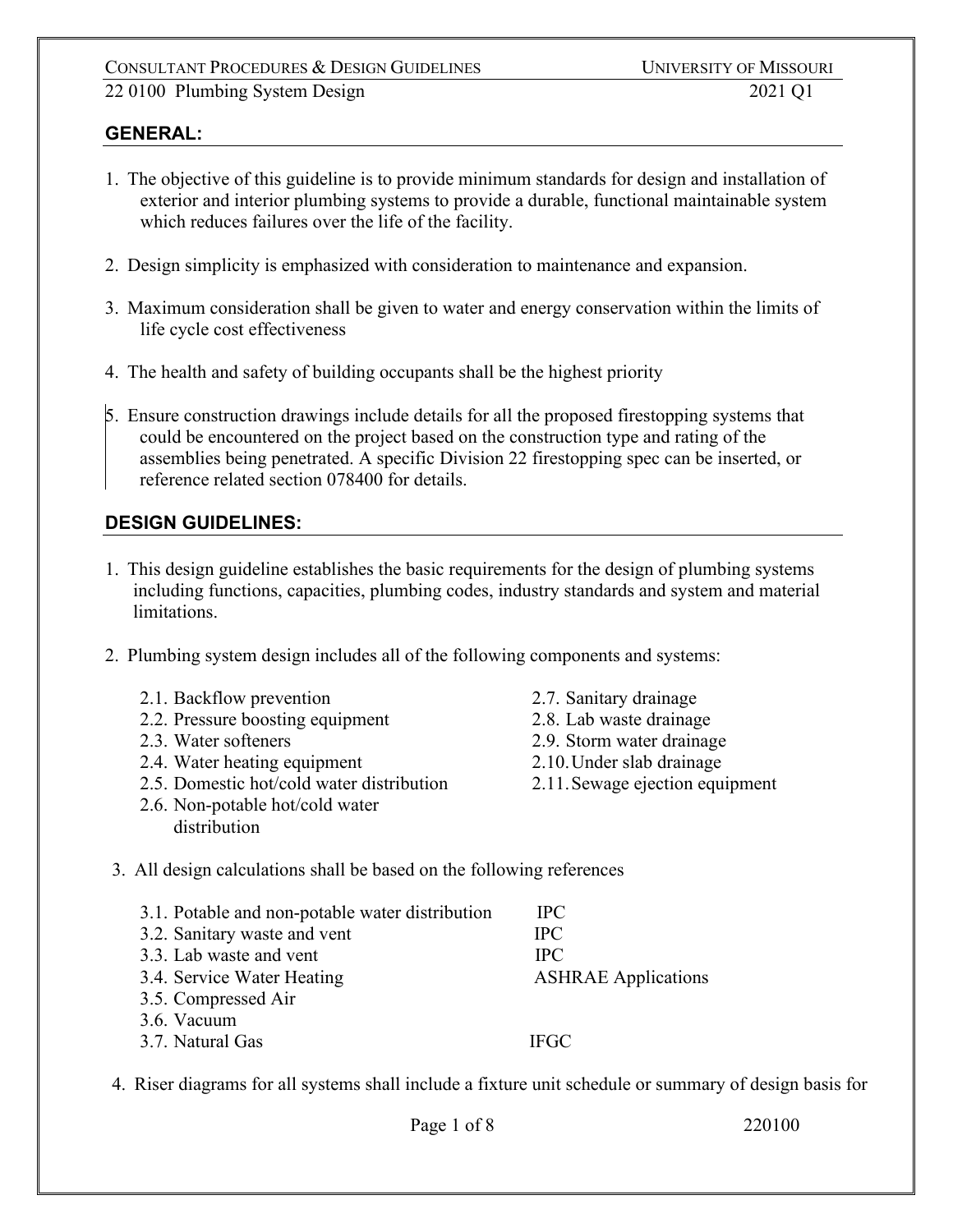#### 22 0100 Plumbing System Design 2021 Q1 review.

### 5. Coordination

- 5.1. Coordination of design is critical to a successful building project. During the design phase of a project, promptly notify architect, structural, civil and electrical engineers of changes which affect their work. Coordination should include but, is not limited to the following:
- 5.2. Architect shall
	- 5.2.1. Provide the layout of roof drainage points, restrooms, kitchens locker-room, electric water coolers, janitors closets etc. to the engineer.
	- 5.2.2. Indicate the ceiling heights where piping must be concealed.
	- 5.2.3. Comply with ADAAG requirements.
- 5.3. Civil/Structural shall:
	- 5.3.1. Provide the site plan with locations of sanitary, storm and water distribution systems and connection points including piping inverts on sanitary and storm.
- 5.4. Plumbing engineer shall
	- 5.4.1. Provide information to the electrical engineer of electrical requirements of pumps, water heaters, and electric water coolers.
	- 5.4.2. Shall select all plumbing fixtures and coordinate aesthetics with architect.
	- 5.4.3. Shall relate to the architect and structural engineer chase locations and access door requirements.
- 6. Backflow Prevention
	- 6.1. All building service shall be provided with back flow preventers at the point of building entry. No metering devices, taps, or other fittings will be located upstream of the backflow preventer. However, if a common supply serves both the domestic water system and the fire protection system, it is preferred the two systems split immediately upon entering the building. Install the backflow preventer for each system at this point.
	- 6.2. As directed by the Project Manager, install two (2) backflow preventers each at 60% capacity.
	- 6.3. Additional backflow preventers are required by IPC code on the following systems: 6.3.1. Non Potable water distribution for use in laboratories
		- 6.3.2. Animal watering systems
		- 6.3.3. Hydronic hot water or chilled water systems
		- 6.3.4.Etc. where needed
	- 6.4. The presence of a backflow preventer will prevent hot water from expanding into the water supply. Provide a properly designed expansion tank to address thermal expansion in hot water plumbing systems.
	- 6.5. All backflow preventers shall be located and configured to allow ready accessibility for maintenance and testing. Minimum clearance is 24" in all directions.
	- 6.6. No backflow preventers will be located more than 4' above the floor level.
	- 6.7. Vertical backflow preventers will not be allowed unless approved by the project manager.
	- 6.8. Pit installations of backflow preventers will not be allowed.
	- 6.9. Drainage from backflow preventers shall be gravity drained to a floor sink of sufficient size to handle flow.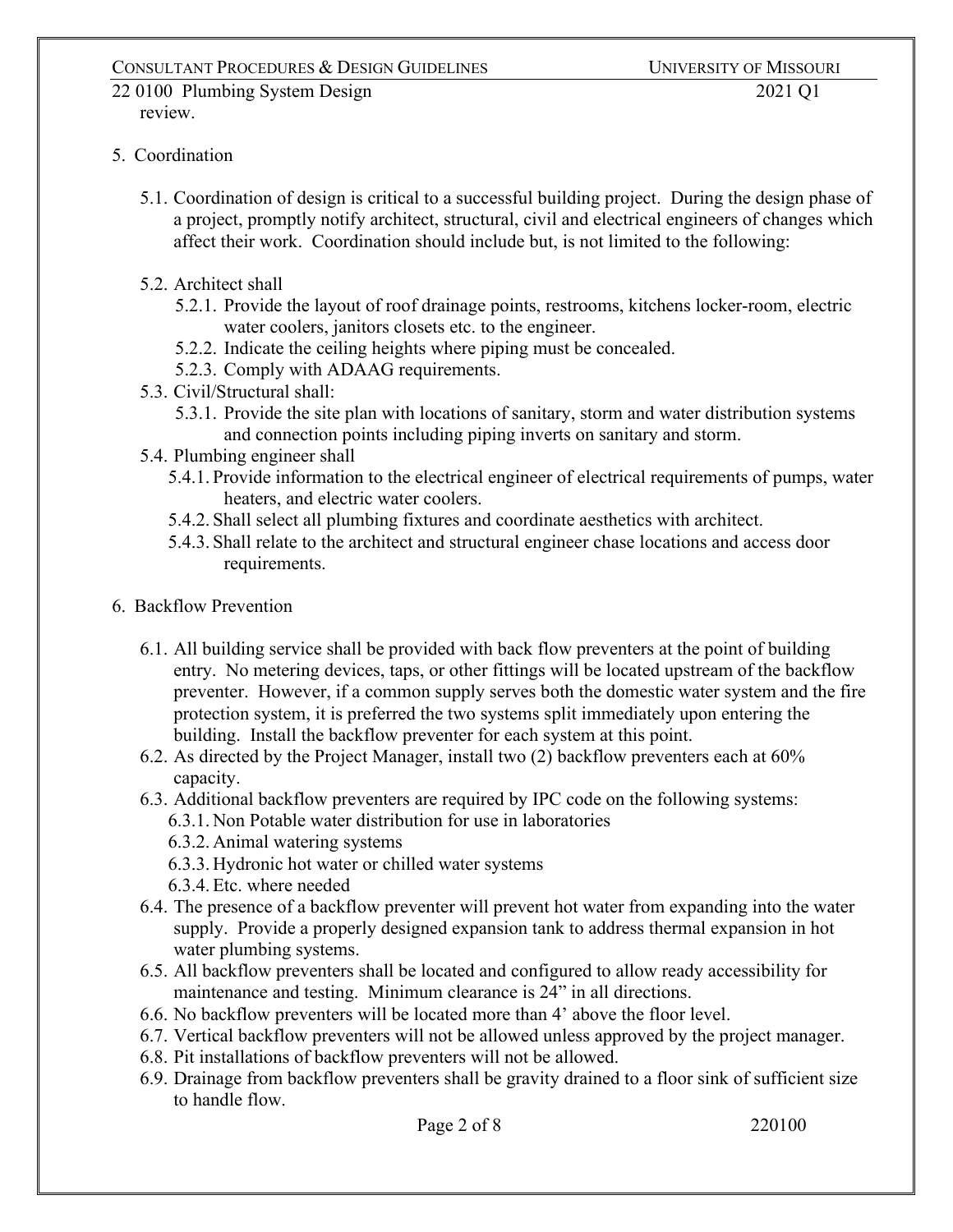- 7. Pressure Boosting Equipment
	- 7.1. Designer shall calculate the residual pressure available after the building backflow preventer and the required pressure at the top floor of the facility and evaluate the need for a pressure boosting system.
	- 7.2. The minimum residual pressure at the top floor of a building shall be 30 PSI.
	- 7.3. Pressure boosting systems shall consist of a minimum duplex pump system complete with adjustable speed drives and a programmable control system.
	- 7.4. Designer shall evaluate the need for a storage tank in the system.
	- 7.5. If a Booster pump is required for any part of the building system, then it shall be used for the entire building system.
- 8. Water softeners
	- 8.1. A water softener is required for all domestic or non-potable water heaters
	- 8.2. Other systems such as water service for Autoclaves may also benefit from using soft water
	- 8.3. Size water softener capacity based on local water chemistry analysis provided by the utility or the Project Manager.
	- 8.4. Water softeners shall be located in a room easily accessible by a pallet jack with a pallet of salt. Space shall be provided for at least one pallet of salt next to the brine tank. Large systems may require additional space. Under NO circumstances shall salt delivery and handling require the use of stairs.
- 9. Water Heating Equipment
	- 9.1. Water heater shall be a steam fired, semi-instantaneous, vertical storage heater or steam fired instantaneous as directed by the Project Manager.
	- 9.2. Where campus steam is not available, consultant may use natural gas fired heaters. Gas water heaters shall be a high efficiency, powered vent design with both PVC combustion and vent piping. Electric water heaters will only be allowed if approved by Project Manager.
	- 9.3. Water heater shall be capable of entering a mechanical room through a standard  $3'-0''$  x  $6'-8''$ door. Maximum capacity of this size tank will be about 200 gallons.
	- 9.4. After the engineer calculates the initial storage capacity and recovery, the engineer shall provide an equivalent overall system based on a smaller storage tank and larger recovery coil.
	- 9.5. Multiple tanks are acceptable and may be required to meet demand.
	- 9.6. Design temperature rise shall be 40F -140F.
- 10. All Piping Systems
	- 10.1.No plumbing piping shall run through electrical rooms or elevator equipment rooms. This includes hot, cold, waste, vent, storm, piping systems.
	- 10.2.There will be no floor drains in electrical rooms.
	- 10.3.Relate to the structural engineer specific requirements for pipe routing and equipment supports.
	- 10.4.Structural members shall not be modified to accommodate piping.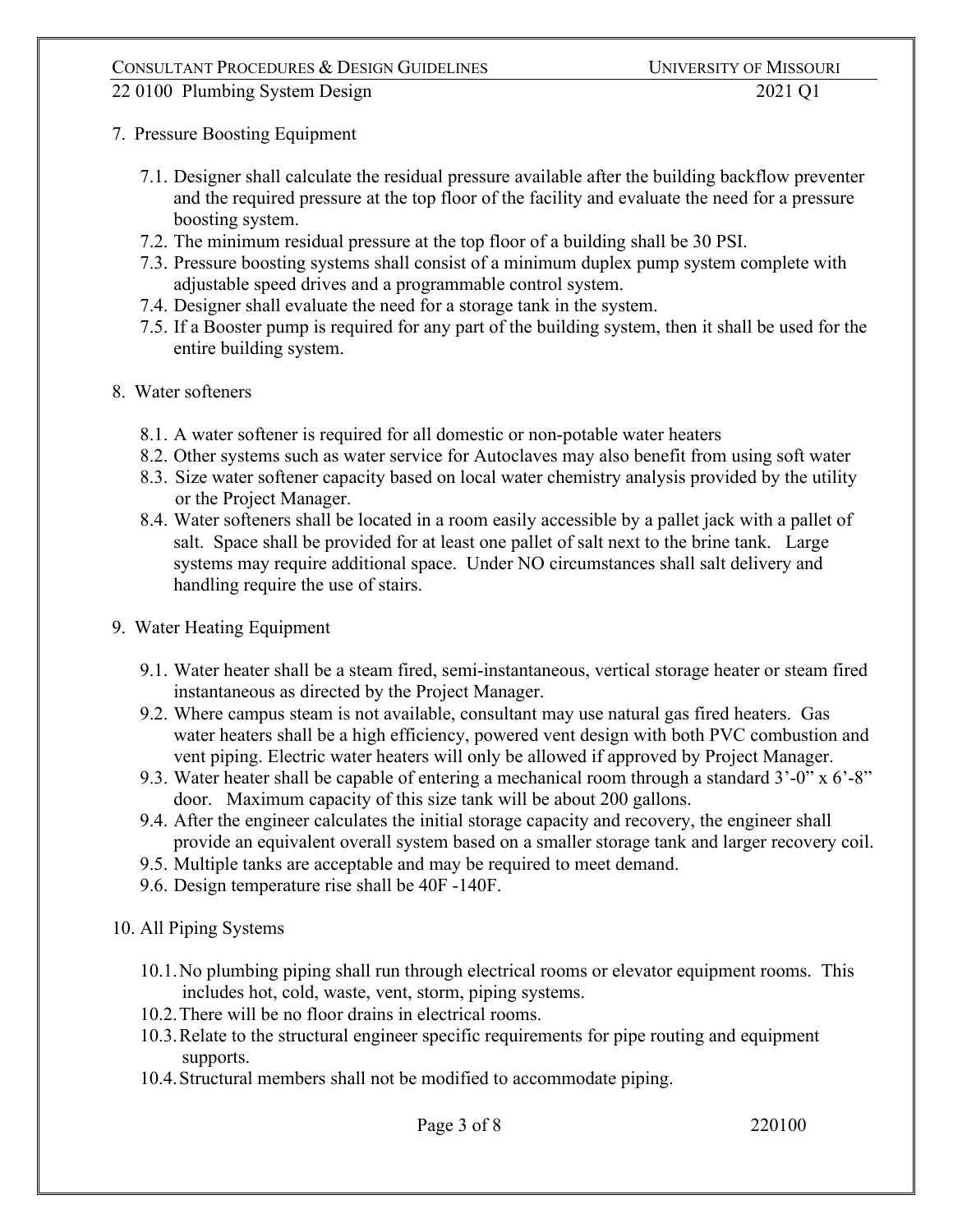11. Domestic hot/cold water distribution

- 11.1.Follow generally accepted practices found in IPC, ASHRAE, ASPE resources. Please note that 2015 IPC has a more stringent limitation for lead content in pipe, pipe fittings, joints, valves, faucets and fixture fittings that convey water used for drinking and cooking. Specifically, IPC 605.2.1 Lead Content of Drinking Water Pipe and Fittings. Pipe, pipe fittings, joints, valves, faucets and fixture fittings utilized to supply water for drinking or cooking purposes shall comply with NSF 372 and shall have a weighted average lead content of 0.25 percent or less.
- 11.2.Provide adequate shutoff zoning valves for maintenance. Typically, at each floor, each branch or each restroom. DO NOT locate them in front of the restroom door.
- 11.3.Provide an accessible shutoff valve for each exterior wall hydrant
- 11.4.Provide a minimum of one exterior wall hydrant on each exterior wall and at least one wall hydrant every 100 lineal feet of exterior wall.
- 12. Non-potable hot/cold water distribution
	- 12.1.Follow generally accepted practices found in IPC, ASHRAE, ASPE resources.
	- 12.2.Provide adequate shutoff zoning valves for maintenance, typically at each floor and/or each branch.
	- 12.3.Provide shutoff valves for each laboratory, but not in front of the lab door.
	- 12.4.Label non-potable water at each outlet and at each sink.
- 13. Hot Water Recirculation
	- 13.1.Hot water piping systems layout shall minimize the amount of recirculation piping required. A majority of heat loss in a hot water system comes from the re-circulation piping.
	- 13.2.Use ASHRAE Applications, Chapter 49, Figure 2, as guidelines for system layout.
	- 13.3.Each return branch shall have a calibrated balance valve.
	- 13.4.Flow from each branch shall be as follows:
		- 13.4.1..5 gpm for a  $\frac{3}{4}$ : or 1" riser
		- 13.4.2.1 gpm for  $1\frac{1}{4}$ : and  $1\frac{1}{2}$ : risers
		- 13.4.3.2 gpm for risers 2" and larger.
	- 13.5.Pipe flow velocity in return lines shall not exceed 2 fps.
	- 13.6.Hot water recirculation pumps shall be close coupled, with a non-metal impeller. A main circuit setter shall be located on the discharge side of the pump.
	- 13.7.Pump start-stop shall be connected to building automation system (i.e. Metasys for MU, Honeywell for UMKC, etc.) for scheduling.
	- 13.8.Storage temperature shall be 130F. Delivery temperature shall be 120F
	- 13.9.Department equipment requiring higher temperatures, a separate booster heater shall be provided with the equipment.
- 14. Sanitary drainage
	- 14.1.Follow generally accepted practices found in IPC, ASPE resources.
	- 14.2.In accordance with the IPC, all drainage systems located above the exterior sanitary sewer flowline elevations shall be GRAVITY flow.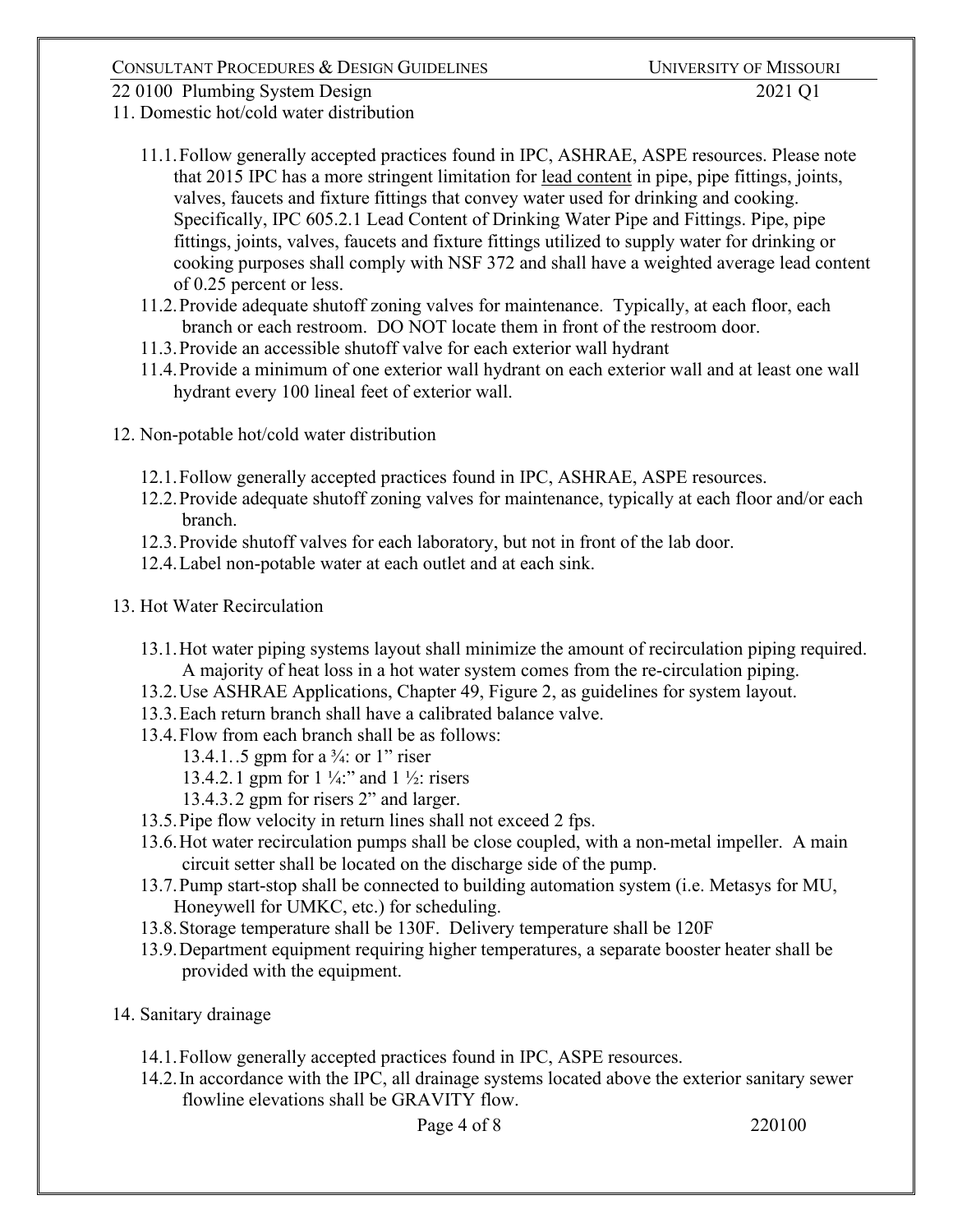### CONSULTANT PROCEDURES & DESIGN GUIDELINES UNIVERSITY OF MISSOURI

22 0100 Plumbing System Design 2021 Q1

- 14.3.Where a portion of the building drainage system is below the exterior sanitary sewer flowline elevations, the flow from that portion shall flow to a tightly covered and vented sump. A sump pump shall lift and discharge the effluent into the building gravity drainage system.
- 14.4.The connection point for pumped flow SHALL BE into the nearest manhole. Pumped flow shall not be connected into the building gravity flow unless approved by the Project Manager.
- 14.5.All sump pump stations shall be duplex.

14.5.1.Exception: A simplex pump is acceptable for non- critical, clean water locations such as a condensate pump pit.

- 14.6.If the Project Manager approves tying the pumped flow into the gravity drain, the building drain shall be sized to accept full pump flow to avoid backing up into the gravity system. One (1) gpm of sump pump flow will count as 2 Fixture Units for drainage calculation purposes.
	- 14.6.1.While the basement fixture determines the sump pump sizing, the actual pump flow and head will determine the Fixture Units used for the final building drain sizing calculation.
- 15. Lab waste drainage
	- 15.1.Follow generally accepted practices found in IPC, ASPE resources.
	- 15.2.Provide serviceable (easily removable) P-traps at all lab sinks. Refer to Acid resistant piping per 221000 Plumbing Piping and Specialties.
	- 15.3.Acid Dilution Tanks are prohibited. Note: It is policy that users may be permitted to neutralize small amounts of mild corrosives prior to drain disposal. Even if that happens, the point is to neutralize the materials before drain disposal, negating the need for an acid dilution tank. Acid resistant piping is still required up to the main riser should the user fail to properly neutralize the material.
- 16. Storm water drainage
	- 16.1.Follow generally accepted practices found in IPC, ASPE resources.
	- 16.2.Roof Drainage
		- 16.2.1.Architectural considerations typically dictate roof design and thus the roof drainage system. In as much as it is possible, the intent of these guidelines should be used in the design of the roof drainage system.
		- 16.2.2.Interior storm drainage piping is required unless another method is approved by the Project Manager. Exterior downspouts are not acceptable.
		- 16.2.3.Where secondary (emergency) drains are required, preference shall be given to scuppers first and a secondary piping system second.
		- 16.2.4.Secondary (emergency) roof drains shall not be located in the same sump as the primary roof drain.
		- 16.2.5.Secondary (emergency) drains, both scuppers and interior piped systems shall discharge their drainage in a visible location THAT DOES NOT CAUSE ADDITIONAL PROBLEMS such as on water on a sidewalk that freezes in the winter.
		- 16.2.6.Roof drainage system shall NOT connect to the foundation or under slab drainage

Page 5 of 8 220100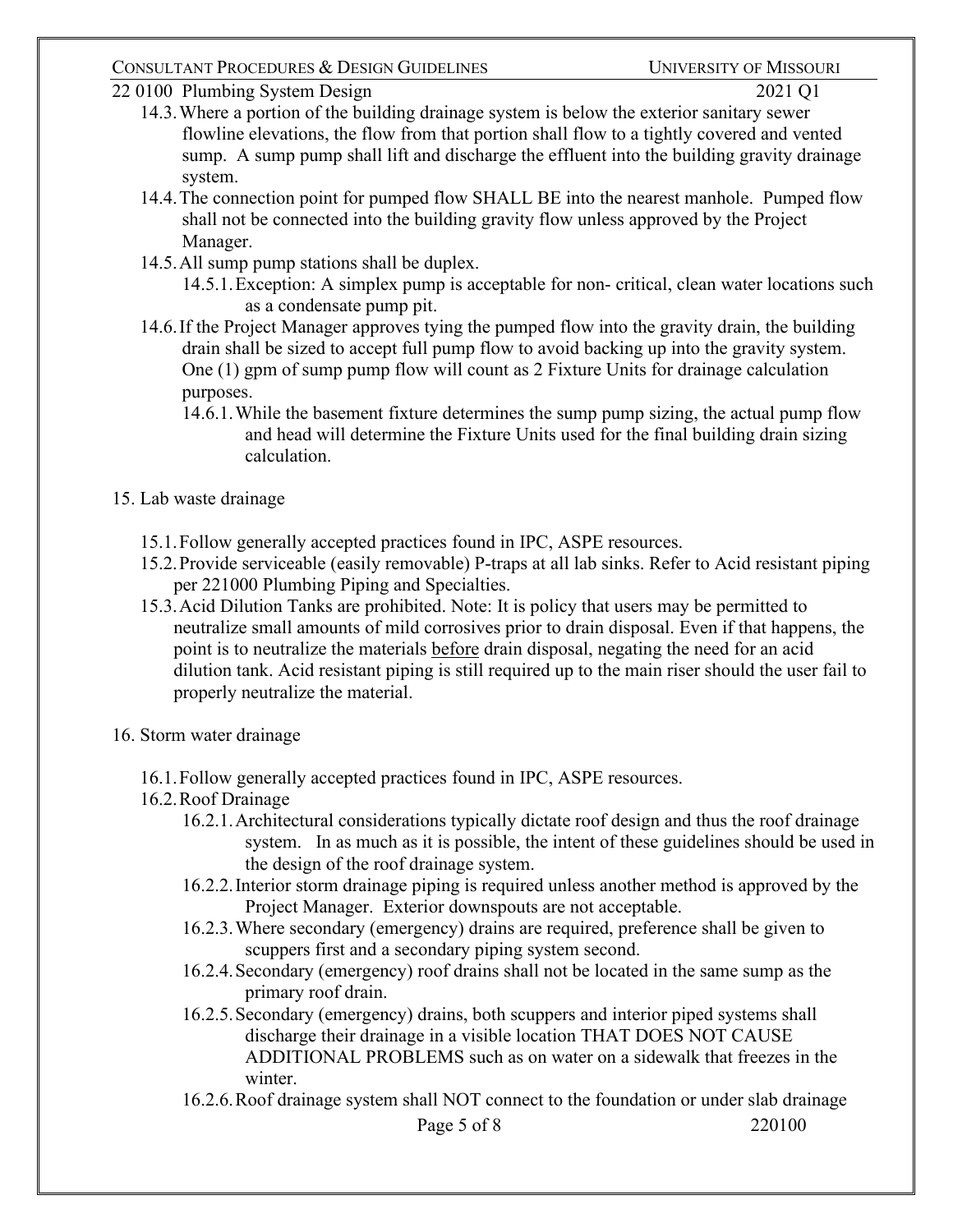#### system.

- 16.2.7.The base of the roof drain and all horizontal roof drain lines to the main vertical stack shall be insulated.
- 17. Foundation drainage
	- 17.1.All below grade buildings shall have an exterior footing drainage system.
	- 17.2.Drainage system shall be gravity where possible.
	- 17.3.Where the footing drains are below the storm water flowline, bring the footing drainage into the basement of the building to a clean water sump pump system. This system shall discharge to the storm water sewer through a dedicated piping system.
- 18. Under slab drainage
	- 18.1.Where soil testing indicates the presence of underground water and the need for an under slab drainage system, the systems shall drain by gravity to the storm sewer where possible.
	- 18.2.Where the under slab drains are below the storm water flowline, bring the drainage to a clean water sump pump system. This system shall discharge to the storm water sewer through a dedicated piping system.
	- 18.3.The under-floor system and the foundation drain may be brought to a common sump pump but, collection piping shall not be combined. Each system should have a separate inlet to the sump.
- 19. Elevator pit and groundwater drainage systems
	- 19.1.[See Division 14 Conveying Systems] regarding plumbing requirements including sump basins and pumps. Coordinate with all disciplines.
- 20. Elevator pit exterior drainage.
	- 20.1.See Division 14 Conveying Systems regarding the plumbing requirements and coordinate with all disciplines.
	- 20.2.In essence, these guidelines convey that we DO NOT combine the higher under slab or footing drainage system with the lower elevator pit drainage system. Discharge from the elevator pit must be separated and not tied into the *building* storm sewer lines for any campus without approval of the University Engineer.
- 21. Sump Pumps
	- 21.1.All pumps shall be submersible type
	- 21.2.Elevator sump pumps shall be oil minder type pumps
	- 21.3.Sump Pumps for clean water waste (e.g. under slab drainage) shall be submersible effluent sump pumps
	- 21.4.Sump pumps for sanitary waste shall be grinder type pumps.
- 22. Sump Pump Controls

22.1.At the MU campus, MU Facility Operations will provide a control panel for contractor

```
Page 6 of 8 220100
```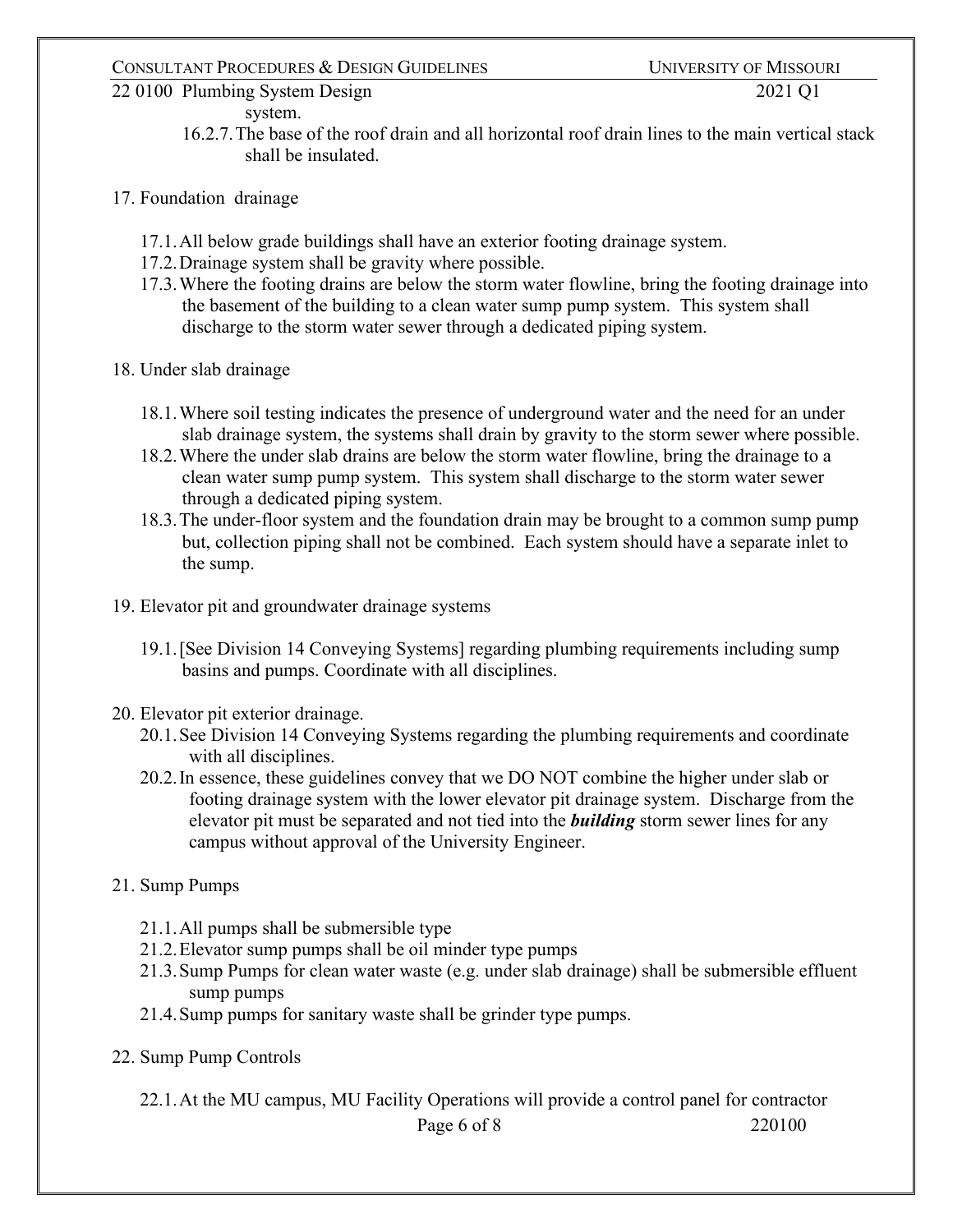### CONSULTANT PROCEDURES & DESIGN GUIDELINES UNIVERSITY OF MISSOURI

## 22 0100 Plumbing System Design 2021 Q1

installation. This does not apply to u/g utilities such as steam chases or electrical vaults. See 220100 Sump Pump Electrical Detail\_MU.pdf.

22.2.Each pump system requires the following electrical service to the control panel:

22.2.1. Separate power for each sump pump. Electrical service to be determined.

- 22.2.2. 120 volt control power circuit
- 22.2.3. Alarm System
- 22.3.All float switches shall be mounted above the sump.
- 22.4.Floats shall be stainless steel.

# **REFERENCES**

## **Drawings attached:**

**Plumbing Water Supply Diagram** 

# **Drawings on UM FPD webpage for Consultant Procedures and Design Guidelines**

- 220100 Sump Pump Electrical Detail MU.pdf
- 220100 Mechanical Room Floor Drain Detail.pdf *(NEW)*
- 220100 Mechanical Room Floor Drain Typical Locations.pdf *(NEW)*
- 220100 Rain Leader Detail.pdf *(NEW)*